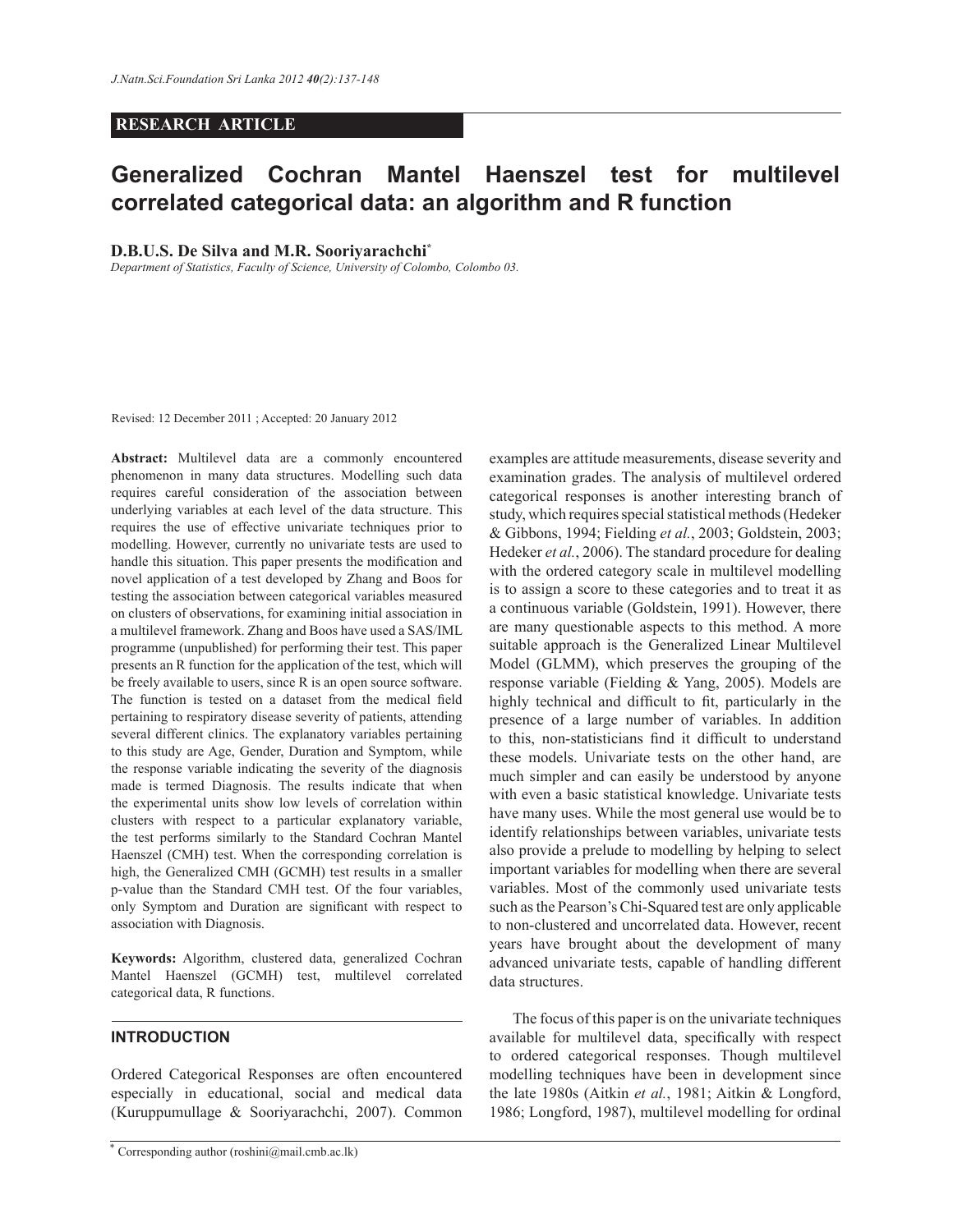categorical responses is somewhat of a modern approach (Rashbash *et al.*, 2004). The developers of multilevel methodology, Goldstein (2003), Hedeker and Gibbons (1994), Rashbash *et al.*(2004) and many other authors have used examples in the development of multilevel methodology where every available variable was used in the model. Thus, it is clear that application of specific univariate techniques for multilevel data structures have not yet been explored especially in the case of ordered categorical responses. Even though many univariate techniques that deal with unordered/ordered categorical data such as the Pearson's Chi-Squared test are in existence, certain inherent characteristics of multilevel data structures render these usual univariate techniques inapplicable. Two such characteristics are the stratified nature of the data and the correlation between individual responses of units clustered within the higher levels. The first characteristic causes the usual Pearson Chi-Squared test inapplicable. A popular solution to this problem is the use of the GCMH test (Landis *et al*., 1978). However, the presence of intra-cluster correlations poses a significant problem with this test. Zhang and Boos (1997) explains the implications of the intra-cluster correlation when carrying out univariate tests and proposes three new statistics that may be used in the presence of correlated categorical data. The three new statistics proposed by Zhang and Boos (1997) takes the same form as the GCMH statistic proposed by Landis *et al.* (1978), but uses different covariance matrix estimators to avoid failure in the presence of correlation. The paper comprehensively discusses the formulation of these statistics under three different types of alternative hypotheses.

 There are two main objectives to this paper. Firstly to present the modification and novel application of a test proposed by Zhang and Boos (1997) for correlated categorical data, to an ordered categorical multilevel data structure, and secondly to develop a user-friendly R function that can be freely used for the computation of this particular statistic for 2-level non-repeated multilevel data. The R function written is developed for the most basic case, but is easily adaptable for higher order multilevel data after certain modifications. Thus this paper attempts to make new contributions to research in the fields of multilevel modelling and computational statistics.

 At this point, it is important to briefly examine the nature of the data used in this study. The data for this study was provided by the Primary Care Respiratory Group Sri Lanka, a member of the prestigious International Primary Care Respiratory Group (IPCRG) based in the United Kingdom (IPCRG, 2007). Fourteen different family physicians participated in this study, where each

physician collected the relevant data during a stipulated time period. The data set consists of 7 variables spread across two main levels. The second level unit of the dataset can be identified as the physician, while the  $1<sup>st</sup>$  level unit comprises individual patients. The level one variables, which are of relevance to this paper, comprise the patient age (in years), gender, most prevalent symptom, duration of the symptom (in days) and the severity of the disease diagnosed by the physician. The age of patients, most prevalent symptom and the duration were categorized into an appropriate number of categories for modelling purposes. The categorization was done on a logical basis and on medical grounds.

# **REVIEW OF LITERATURE**

# *Description*

Prior to fitting any statistical model, it is always important to test the nature and the strength of the relationship between the explanatory variables and the response. Univariate tests provide the means of assessing these relationships and hence are a precursor for selecting variables to the initial stage of the model. Univariate methods vary according to the nature of the variables in question. Additionally, most techniques also depend on various other conditions that need to be met, prior to using these. The variables involved in this study were all nominal/ordinal categorical variables, while the response, namely 'severity of disease' was an ordinal categorical variable. In addition to this, the data involved in the study had a multilevel structure. As indicated in the introduction, this factor renders usual univariate techniques such as the Pearson Chi-squared test and the GCMH test (Landis *et al*., 1978) to be inapplicable. Thus it was necessary to identify a suitable technique for assessing the nature of the relationships among variables, taking into account the structure of the data.

# *A brief review of past developments*

The theory governing the Cochran Mantel Haenszel (CMH) statistic first surfaced in 1954. The theory was presented by Cochran (1954), as an alternative method to overcome problems of the Chi-Squared test in the presence of stratified data. This statistic was further developed by Mantel and Haenszel (1959). This initial statistic was developed to compare two binary variables, adjusting for control variables. Though the standard Cochran Mantel Haenszel test was able to overcome the problem with respect to stratified variables, one major drawback to the test was its limitation to binary variables. As a solution to this problem Landis *et al*. (1978)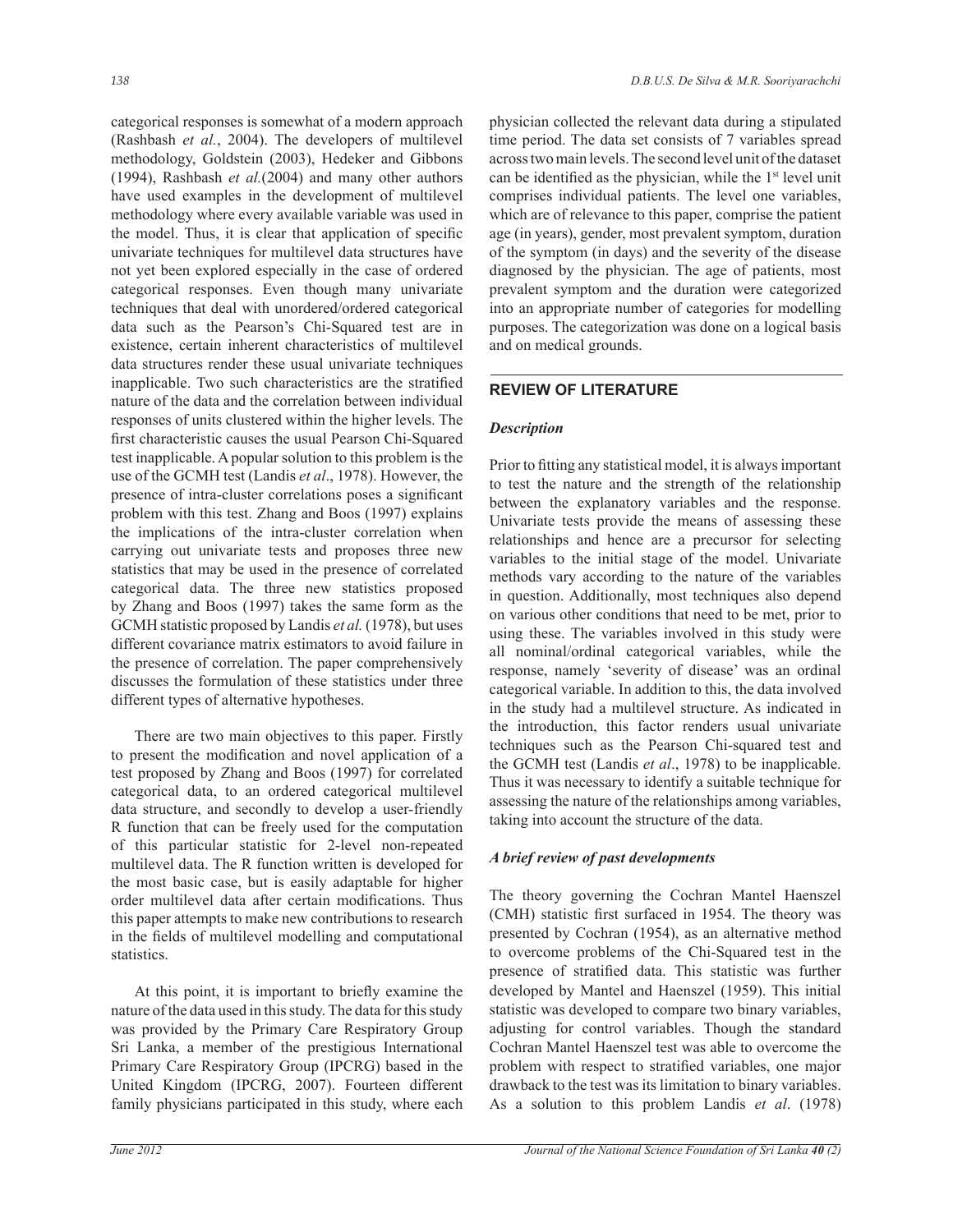proposed the Generalized Cochran Mantel Haenszel (GCMH) statistic, which was a multivariate extension of the CMH test, and thus was able to handle variables with two levels or more. This statistic was shown to have an approximate Chi-Squared distribution under the assumption of independence between observations. However, in the presence of within strata/cluster correlation, their variance-covariance matrix was shown to be invalid. Thus the need for a test statistic capable of handling clustered correlated categorical data arose.

 Liang (1985) proposed a GCMH score test for correlated binary responses, which was also able to handle sparse data. This statistic had two major limitations. Firstly it was only applicable to binary data. Thus, this test could not be applied to variables with more than two levels. Secondly, simulation studies showed that this statistic was somewhat conservative in the presence of a smaller number of strata.

 As indicated in the introduction, Zhang and Boos(1997) proposed three new statistics, based on the GCMH statistic (Landis *et al*., 1978) that was both able to handle correlated data and variables with two or more levels.

# *Summarized review of Zhang and Boos (1997) test procedure*

*Description*: Zhang and Boos (1997) proposed a new testing approach for use in the presence of correlated categorical data. The GCMH test for correlated categorical data provide three different forms of test statistics, namely,  $T_{EL}$ ,  $T_{p}$  and  $T_{U}$ , which could be used in place of more traditional tests for testing associations between stratified categorical variables. Zhang and Boos (1997) presented a detailed discussion about the suitability of each of the statistics for various situations involving stratified data, sparse data and missing data. The statistic  $T_{EL}$  was a direct generalization of the statistic proposed by Liang (1985), for categorical data and was specifically designed to handle the many-strata situation. Thus  $T_{\text{E}}$  proved to be more liberal in the presence of a smaller number of strata.

The other two statistics,  $T_{\text{p}}$  and  $T_{\text{U}}$  were extensions of the statistics previously proposed by Zhang and Boos for binary data. Both  $T_{p}$  and  $T_{U}$  are asymptotically valid when there are many strata with the number of observations in each strata being relatively small, as well as in the presence of a fewer number of large strata. As indicated by Zhang and Boos (1997), one major drawback of  $T_{\text{ET}}$  is its use of strata as the primary sampling unit in its variance estimator. This affects the efficiency of the

statistic. However, both  $T_{p}$  and  $T_{U}$  use individual subjects as the primary sampling unit. Hence, both these statistics are more efficient than  $T_{EL}$  especially in the case of a smaller number of strata. Thus for a multilevel correlated categorical data structure, the above reasons justify the use of the statistics  $T_{p}$  and  $T_{U}$  proposed by Zhang and Boos (1997) over all the other statistics presented above.

 This paper presents the modification and application of the statistic  $T<sub>p</sub>$  to the 2-level non-repeated measures data structure. The main reason governing the selection of the statistic  $T_{p}$  over  $T_{U}$  and  $T_{EL}$  for application to the multilevel data structure is the simulation study done by Zhang and Boos (1997), which showed that  $T_{p}$  maintained error values even for a small number of strata. In addition to this,  $T_{p}$  was also shown to be a better choice over  $T_{U}$ due to its usage of pooled estimators for estimating the variance. Thus, considering the relatively small number of strata in the considered dataset (14 practices/physician) and taking into account the simplicity of calculation of the statistic,  $T_{\text{p}}$  was selected as the most suitable statistic for this study.

*Theory*: The following sections present the theory of the GCMH test (Landis *et al.*, 1978) and the  $T_p$  test procedure proposed by Zhang and Boos (1997).

 Consider a data structure with *q* strata where in each stratum subjects are exposed to a treatment scheme (explanatory variable) with *R* being the number of levels of treatment, and a response structure consisting of *C* number of response categories. Let *x hijk* denote the number of times the  $k^{\text{th}}$  individual in the  $i^{\text{th}}$  treatment level of the *h*<sup>th</sup> stratum, receives a response of level *j*. Then  $n_{hik}$ refers to the number of repeated measurements on the  $k<sup>th</sup>$  individual, and  $n<sub>hi</sub>$  refers to the number of subjects in the  $i<sup>th</sup>$  treatment level of the  $h<sup>th</sup>$  stratum. Table 1 gives the data structure for the *h th* stratum.

**Table 1**: Data Structure in Stratum h

| Explanatory            | Response Variable Categories ( <i>j</i> ) |                           |  |                     |                |                                   |       |
|------------------------|-------------------------------------------|---------------------------|--|---------------------|----------------|-----------------------------------|-------|
| variable levels<br>(i) |                                           | $\overline{2}$            |  | $\cdot$ $j$ $\cdot$ |                | C                                 | Total |
|                        |                                           | $x_{h11}$ , $x_{h12}$ , . |  |                     |                | $x_{h1j}$ , $x_{h1c}$ , $n_{h1c}$ |       |
| ٠                      |                                           |                           |  |                     |                |                                   |       |
|                        |                                           |                           |  |                     |                |                                   |       |
| R                      |                                           | $x_{hR1}$ , $x_{hR2}$ , . |  |                     |                | $x_{hRj}$ , $x_{hRC}$ , $n_{hRj}$ |       |
| Total                  | $t_{h1}$                                  | $t_{h2}$                  |  | $t_{h}$             | $\sim 10^{-1}$ | $t_{hc}$ $N_h$                    |       |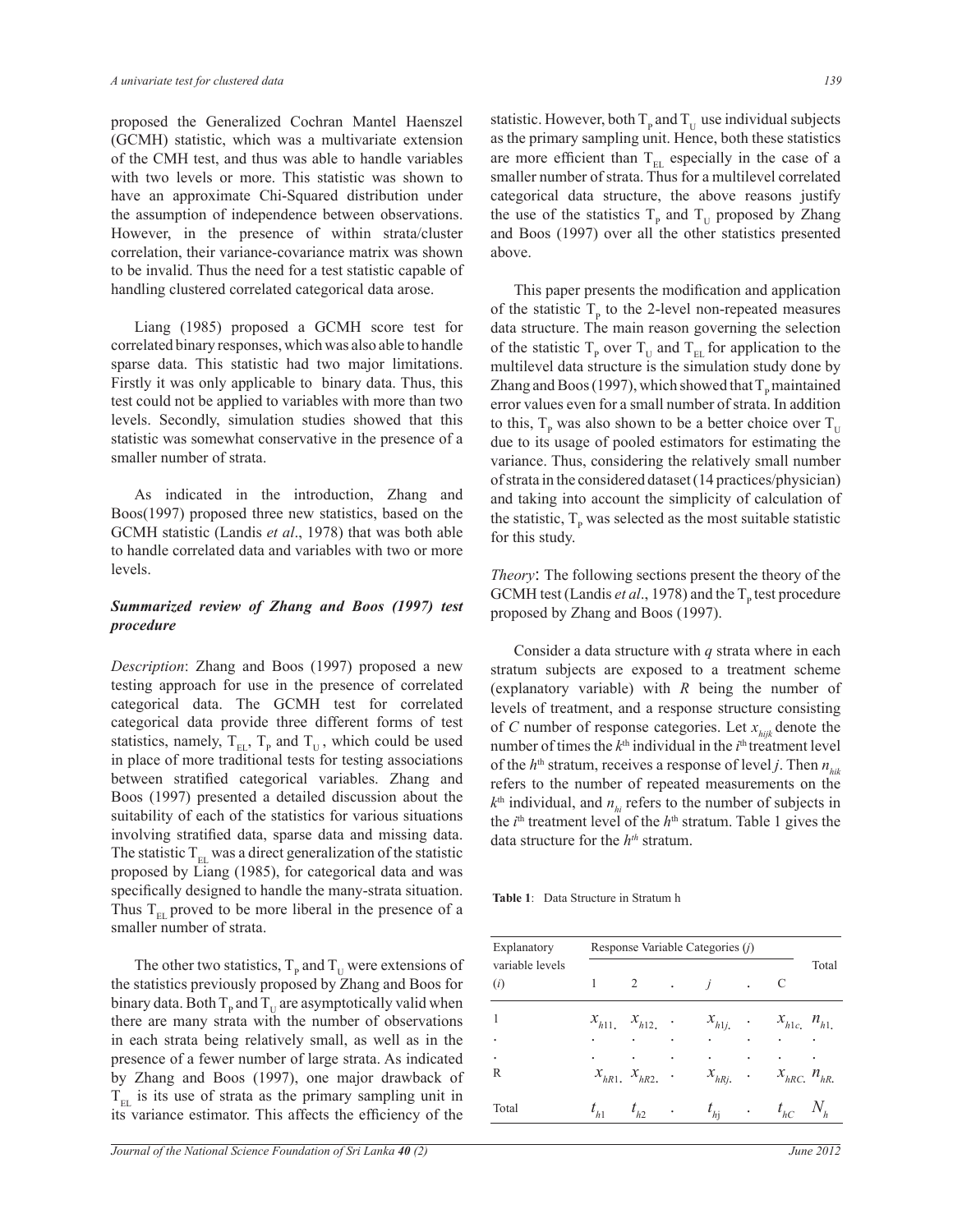Let  $\pi_{h_i^*} = (\pi_{h_i^*}, \pi_{h_i^*}, \dots, \pi_{h_i^*})$ ' where  $\pi_{h_i^*}$  is the probability that a single multinomial response is in the  $j<sup>th</sup>$  category for the  $i<sup>th</sup>$  treatment level and the  $h<sup>th</sup>$  stratum.

Then it can be stated that  $x_{h_i * k} = (x_{h_i k}, x_{h_i k}, \ldots, x_{h_i k})$ ' has a correlated multinomial distribution with parameters  $\pi_{hik}$ ,  $n_{hik}$  and covariance matrix  $\Sigma_{hi}$ . Also note that  $x_{hi^* \bullet} = (x_{hi^* \bullet}, x_{hi^* \bullet}, \ldots, x_{hi^* \bullet})'$  denotes the sum of  $x_{hi^* k}$  over  $k$ .

Let us define  $x_h = (x_{h1} * \bullet, x_{h2} * \bullet, ..., x_{hR} * \bullet))$ , and  $m_h = N_h(P_{h\bullet *}\otimes P_{h^*\bullet})$  where  $P_{h^*\bullet} = (P_{h\bullet}P_{h^*\bullet}, P_{h^2\bullet}, \dots, P_{hR\bullet})$ ' and  $P_{h\bullet^*} = (P_{h\bullet 1}, P_{h\bullet 2}, \ldots, P_{h\bullet C})$ '. Here  $P_{h\bullet} = n_{h\bullet} / N_h P_{h\bullet j} = t_{hj} / N_h$ and  $N_h$  refers to the  $h^{\text{th}}$  stratum total,  $n_{hi\bullet}$  refers to the  $i^{\text{th}}$ treatment total in the  $h<sup>th</sup>$  stratum and  $t_{hj}$  refers to the  $j<sup>th</sup>$ response category total in the  $h<sup>th</sup>$  stratum.  $\otimes$  denotes the Kronecker product multiplication.

 In addition to the above definitions, Zhang and Boos also make the assumptions that  $\{x_{hik}\}\$ are independent from each other within and across the strata, and the expectation of  $x_{hi*k}$  is given by  $n_{hi*}\pi_{hi*}$ . Zhang and Boos (1997) presented three different alternative hypotheses that may be tested and clearly present the different adjustments that need to be made. However, our focus is mainly on the alternative hypothesis of general association given as follows. The reason for this selection is that with respect to categorical variables in a multilevel data structure, the most applicable hypothesis to be tested, in order to select variables for the initial stage of modelling, is the hypothesis of general association (Zhang & Boos, 1997). Accordingly the overall null hypothesis of no treatment effect is given as,

$$
H_0: \pi_{h1*} = \pi_{h2*} = \dots = \pi_{hR*}
$$
, for  $h = 1, 2, \dots, q$ 

The GCMH statistic proposed by Landis *et al.* (1978) is as follow.

$$
T_{CMH} = G'V_{CMH}^{-1}G \tag{1}
$$

where 
$$
G = \sum_{h=1}^{q} G_h = \sum_{h=1}^{q} B_h (x_h - m_h) \quad ...(2)
$$

and 
$$
B_h = C_h \otimes R_h
$$
 ...(3)

For the alternative hypothesis of general association  $R_h = (I_{R-1}, -I_{R-1})$  and  $C_h = (I_{C-1}, -I_{C-1})$  where  $I_{R-1}$  and *I C-1* are identity matrices of rank *R-*1 and *C-*1 respectively.  $J_{R-1}$  and  $J_{C-1}$  are each a  $(R-1) \times 1$  and  $(C-1) \times 1$  vector of 1s.

$$
V_{CMH} = \sum_{h=1}^{q} B_h V_{Gh} B'_h \qquad \qquad ...(4)
$$

$$
V_{Gh} = \frac{N_h^2}{(N_h - 1)\{(D_{Ph\bullet\star} - P_{h\bullet\star}P'_{h\bullet\star})\otimes (D_{Ph\star\bullet} - P_{h\star\bullet}P'_{h\star\bullet})\}}\dots(5)
$$

The matrix  $D_a$  represents a diagonal matrix with the elements of *a* along its main diagonal.

The  $T<sub>p</sub>$  statistic proposed by Zhang and Boos (1997) is as follows.

$$
T_P = G' V_P^{-1} G \qquad \qquad \dots (6)
$$

where *G* takes the same form as explained previously.

$$
V_p = \sum_{h=1}^{q} [B_h V_{Ph} B_h'] \qquad \qquad \dots (7)
$$

$$
V_{Ph} = \sum_{i=1}^{R} \{A_{hi}\left\{\sum_{k=1}^{n_{hi}} \left[ \frac{(x_{hi+k} - n_{hik}\hat{\pi}_h)(x_{hi+k} - n_{hik}\hat{\pi}_h)'}{1 - \frac{n_{hik}}{N_h}} \right] \} A_{hi} \right\}
$$
...(8)

 $\overline{a}$ 

In the above expression  $\hat{\pi}_h = \left(\frac{t_{h1}}{N_h}, \frac{t_{h2}}{N_h}\right)$  $\frac{t_{h2}}{N_h}, \ldots, \frac{t_{hC}}{N_h}$  $\frac{1}{N_h}$ 

and  $A_{hi} = I_C \otimes \Lambda_{hi}$  where

$$
\Lambda_{hi} = (\lambda_{h1}, \lambda_{h2}, \dots, \lambda_{h(i-1)}, \lambda_{hi}^*, \lambda_{h(i+1)}, \dots, \lambda_{hR})'
$$
  
and  $\lambda_{hi} = -\frac{n_{hi\bullet}}{N_h}$  and  $\lambda_{hi}^* = 1 - n_{hi\bullet}/N_h$ 

Then following the theorems in Zhang and Boos (1997),  $T_P = G'V_P^{-1}G \sim x_{df}^2$  where *df* is the rank of  $B_h$ . Accordingly if,  $T_p > x_{df,\alpha\%}^2$ , we reject H<sub>0</sub> in favour of  $H<sub>1</sub>$ , at the *α%* level of significance.

The derivation of  $T_{EL}$  and  $T_U$  are also similar and are clearly presented in Zhang and Boos (1997). Their derivation will not be presented here as this paper concentrates only on the statistic  $T<sub>p</sub>$ . Interested individuals should refer Zhang and Boos (1997) for the formulation of these two statistics.

# **MODIFIED TEST FOR TWO DIMENSIONAL MULTILEVEL DATA WITHOUT REPEATED MEASURES**

The general theory and algorithm proposed by Zhang and Boos (1997) for correlated categorical data were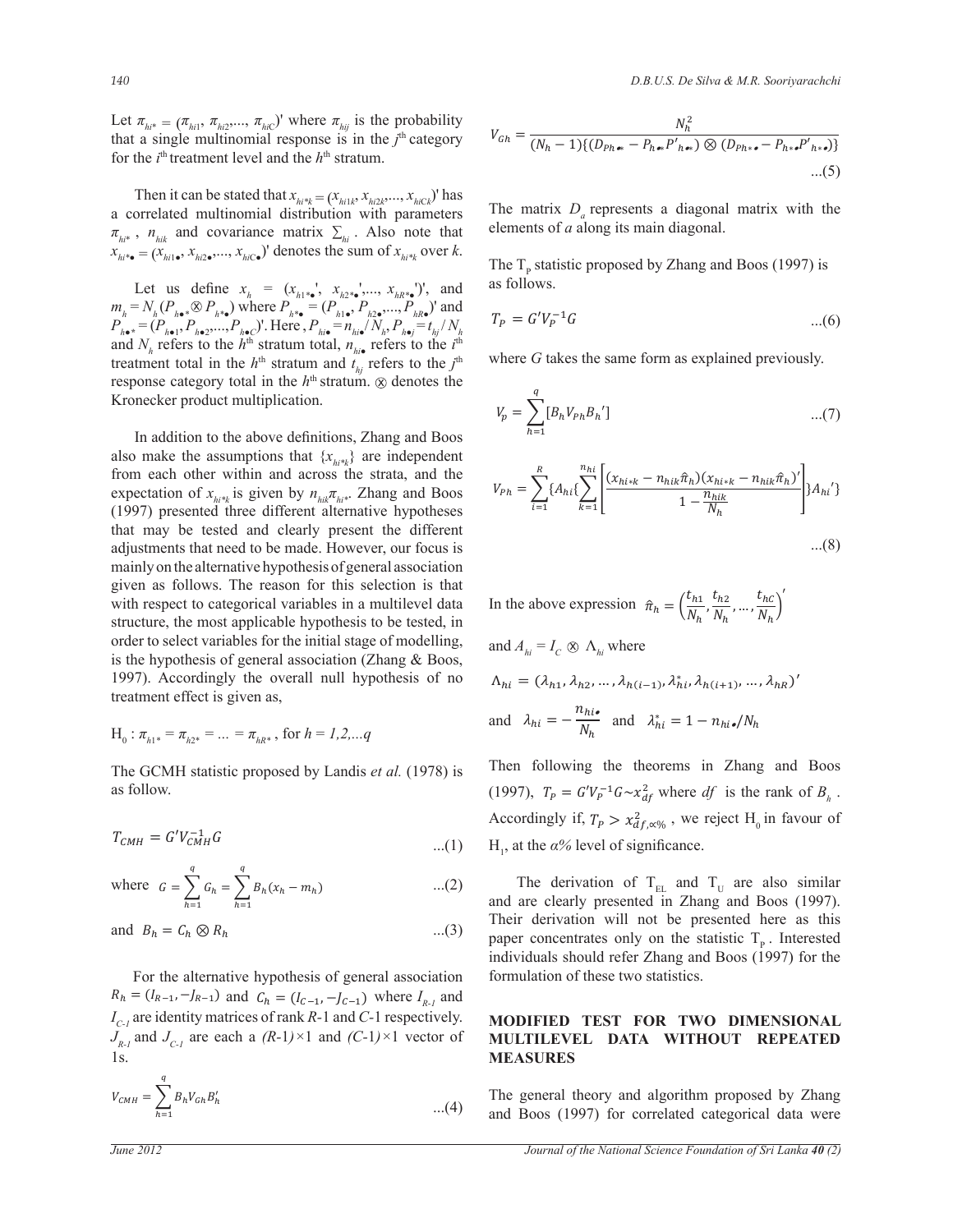introduced in the previous section. As explained above, the original test proposed by Zhang and Boos was for correlated categorical data with repeated measures. This section describes the modifications made to the algorithm in order to apply the test to a two dimensional multilevel dataset without repeated measures. The algorithm explained below describes step by step all matrices and their operations that will be applied in the R function developed in a systematic manner.

 Consider a data structure with *q* strata where in each stratum subjects are exposed to a treatment scheme (explanatory variable) with *R* being the number of levels of treatment, and a response structure consisting of *C* number of response categories. Also consider that each subject is exposed to the corresponding treatment scheme only once and hence only provides a single response. This implies that there are no repeated measures. Thus, if  $x_{hijk}$  denote the number of times the  $k<sup>th</sup>$  individual in the  $i<sup>th</sup>$  explanatory variable level of the  $h<sup>th</sup>$  stratum receives a response of level *j*, then *x hijk* takes the value of unity or zero. Also  $n_{hik}$  referring to the repeated measurements of the  $k^{\text{th}}$  individual takes the value of unity, and  $n_{\text{th}}$  refers to the number of subjects in the  $i<sup>th</sup>$  explanatory variable level of the  $h<sup>th</sup>$  stratum.

Let  $\pi_{hi^*} = (\pi_{hi1}, \pi_{hi2}, \dots, \pi_{hiC})'$  where  $\pi_{hij}$  is the probability that a single multinomial response is in the *j*<sup>th</sup> category for the *i*<sup>th</sup> explanatory variable level and the  $h<sup>th</sup>$  stratum. The following steps describe in detail the algorithm used for the development of the R function. It should be noted that this algorithm is a slight modification of that proposed by Zhang and Boos (1997) in the sense that adjustments have been made to apply the algorithm to a two dimensional multilevel data structure without repeated measurements. Most of these adjustments are explained in Step I below.

#### **Step I**

For a two dimensional multilevel structure without repeated measures, the vector  $x_{hik} = (x_{hilk}, x_{h2k}, \ldots, x_{hick})'$ can be denoted as  $(0,0,\ldots,1,\ldots,0)$ <sup>'</sup>, if the  $k^{\text{th}}$  individual in the  $i^{\text{th}}$  explanatory variable level of the  $h^{\text{th}}$  stratum provides a response of level *j*. That is,  $x_{h i * k}$  denotes the response vector of the  $k^{th}$  individual in the  $i^{th}$  treatment group of the  $h^{th}$  stratum. Thus,  $x_{h^{i*}k}$  has a correlated multinomial distribution with parameters  $(\pi_{h^{**}}, 1)$  (since  $n_{hik}$  is unity) and covariance matrix  $\sum_{hi}$ . Also note that  $x_{hi^*} = (x_{hi1}, x_{hi2}, \ldots, x_{hiC})'$  denotes the sum of  $x_{hi^*k}$  over *k* and since each individual in each treatment provides a single response, the vector *x hi\*•* simply denotes the number of subjects (individuals) in each response category in the  $i^{th}$  explanatory variable level of the  $h^{th}$  stratum.

# **Step II**

The following definitions follow directly from Zhang and Boos (1997).

Let us define  $x_h = (x_{h1^*}, x_{h2^*}, \ldots, x_{hR^*})$ , and  $m_h = N_h(P_{h^{**}} \otimes P_{h^{**}})$  with  $P_{h^{**}} = (P_{h1} \cdot P_{h2} \cdot P_{h2} \cdot P_{hR}$ <sup>+</sup> and  $P_{h^{**}} = (P_{h^{*1}} \cdot P_{h^{*2}} \cdot \dots \cdot P_{h^{*C}})$  where  $P_{h^{**}} = n_{h^{**}}/N_{h^{*}}$  $P_{h \cdot j} = t_{hj} / N_h$ 

The definitions of  $N_h$ ,  $n_{hi}$ , and  $t_{hj}$  are the same as explained above.  $\otimes$  denotes the Kronecker product multiplication.

#### **Step III**

The null hypothesis that is to be tested is that of no association between the explanatory variable and response. That is,

 $H_0: \pi_{h1*} = \pi_{h2*} = ... = \pi_{hR*}$ , for  $h = 1, 2, ..., q$  (No association between the explanatory variable and the response)

 The alternative hypothesis, if the null hypothesis is rejected, is that the distribution of the response variable differs significantly, in non specific patterns across levels of the row factor, adjusted for strata.

 $H<sub>1</sub>$ : General association between the response and levels of the explanatory variable

 The following indicates the derivation of the test statistic  $T_{\text{p}}$  with necessary adjustments to fit a two dimensional multilevel data structure without repeated measures. As explained by Zhang and Boos (1997), the test statistic takes the form explained in equation (6). The adjustments made to their method are explained next.

 For the alternative hypothesis of general association  $R_h = (I_{R-1}, -J_{R-1})$  and  $C_h = (I_{C-1}, -J_{C-1})$  where  $I_{R-1}$  and  $I_{C-1}$ are identity matrices of rank *R-1* and *C-1* respectively.  $J_{R-1}$  and  $J_{C-1}$  are each a *(R-1)* × *1* and *(C-1)* × *1* vector of 1s and  $V_p$  is as given in equation (7).

Then according to the modified form,

$$
V_{Ph} = \sum_{i=1}^{R} \{A_{hi}\left\{\sum_{k=1}^{n_{hi}} \left| \frac{(x_{hi*k} - \hat{\pi}_h)(x_{hi*k} - \hat{\pi}_h)'}{1 - \frac{1}{N_h}} \right| \} A_{hi}{}' \}
$$
...(9)

In the above expression  $\hat{\pi}_h = \left(\frac{t_{h1}}{N_h}, \frac{t_{h2}}{N_h}\right)$  $\frac{t_{h2}}{N_h}, \ldots, \frac{t_{hC}}{N_h}$  $\frac{hc}{N_h}$  $\overline{a}$ and

$$
A_{hi} = I_C \otimes \Lambda_{hi} \text{ with }
$$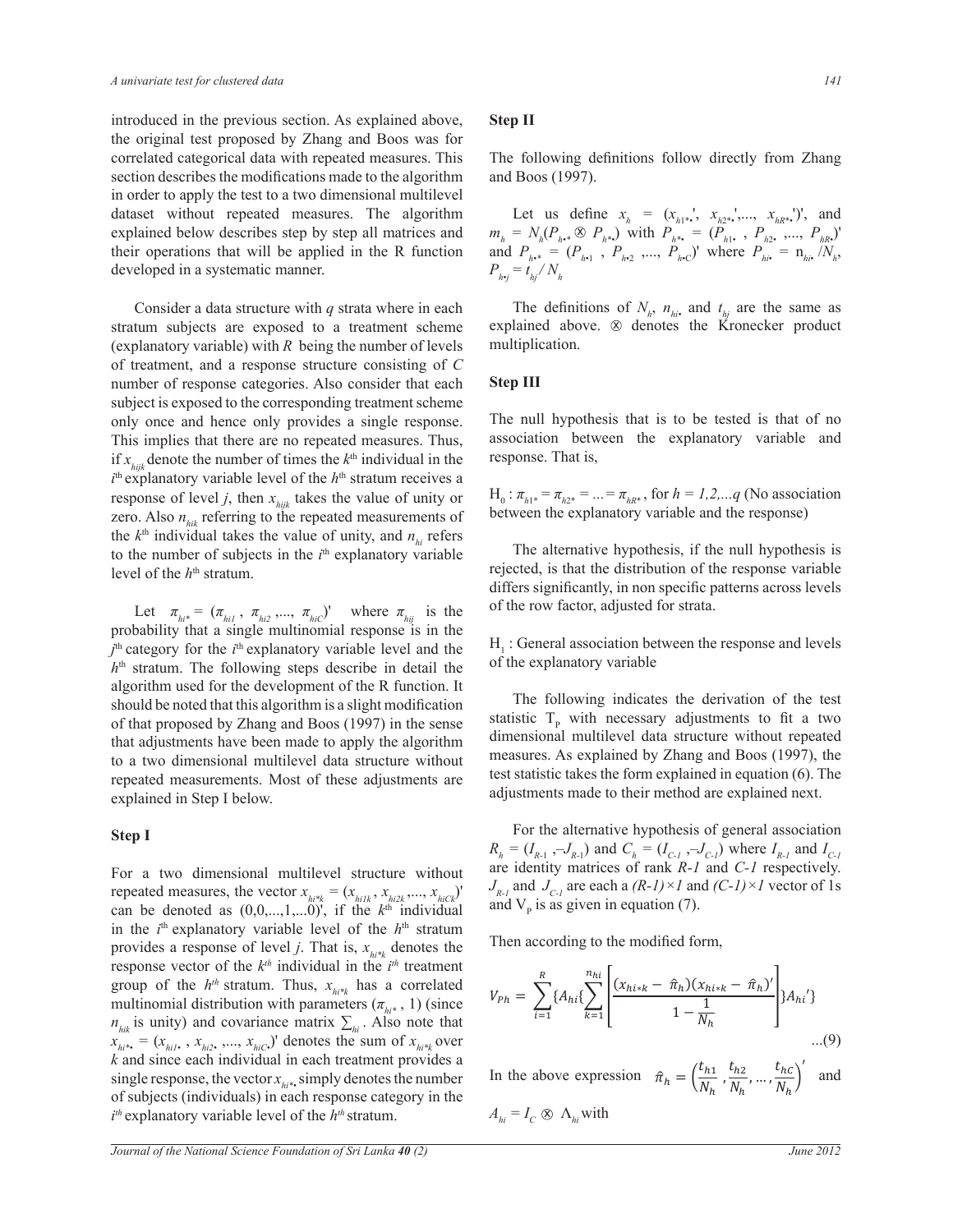$$
\Lambda_{h1} = (\lambda_{h1}^*, \lambda_{h2}, ..., \lambda_{h(i-1)}, \lambda_{hi}, \lambda_{h(i+1)}, ..., \lambda_{hR})'
$$
  
\n... = ...  
\n
$$
\Lambda_{hi} = (\lambda_{h1}, \lambda_{h2}, ..., \lambda_{h(i-1)}, \lambda_{hi}^*, \lambda_{h(i+1)}, ..., \lambda_{hR})'
$$
  
\n... = ...

$$
\boldsymbol{\Lambda}_{hR}=(\lambda_{h1},\lambda_{h2},\ldots,\lambda_{h(i-1)},\lambda_{hi},\lambda_{h(i+1)},\ldots,\lambda_{hR}^*)'
$$

Where  $\lambda_{hi} = -n_{hi} / N_h$  and  $\lambda_{hi}^* = 1 - n_{hi} / N_h$ Theories and assumptions related to the above test were presented previously. According to these theories,

 $T_P = G'V_P^{-1}G \sim x_{df}^2$ , where *df* is the rank of  $B_h$  under H<sub>0</sub>. That is,  $T<sub>p</sub>$  has an approximate Chi-Squared distribution under  $H_0$ . Zhang and Boos (1997) presents two theorems, which include the conditions that need to be satisfied for the approximation to hold.

Accordingly if  $T_p > x_{df,\alpha\%}^2$  we reject H<sub>0</sub> in favour of H<sub>1</sub>, at *α*% level of significance.

### **IMPLEMENTATION**

This section presents the implementation of the algorithm described earlier. The R function explained in this section and presented in Appendix A, was designed specifically for testing the association between correlated categorical variables in a two dimensional multilevel data structure. Prior to explaining the function, a brief description of the design procedure will be explained. Three major factors were taken into account when designing the R function. These were, the original algorithm proposed by Zhang and Boos (1997), the SAS IML function developed by Zhang and Boos in order to calculate the test statistics proposed and the adjustments to the original algorithm presented above for applying the statistic  $T_{p}$  for correlated categorical variables in a two dimensional multilevel data structure without repeated measures.

 Our function source code contains comments (followed by the # sign) at crucial points in order to explain the function of the codes. Prior to executing the function it is important to note the method of entering data into R. The function requires data to be entered in the form of a data frame.

The function is given the name Tp and requires four arguments to be passed to it, which are the data frame name and variables of the data frame that represent the explanatory variable, response variable and the stratification variable, respectively. At each point of the function relevant matrices have been specified following the same notations used in the algorithm presented in the above section as much as possible. It is noteworthy that the vectors  $P_{h^{**}}$ ,  $P_{h^{**}}$ ,  $x_h$  and  $m_h$  in the algorithm are derived from the columns of the matrices phrow, phcol, Xh and Mh, respectively (refer Appendix A). In addition to calculating the  $T<sub>p</sub>$  statistic, the function is also designed to return the value of the GCMH (Landis *et al*., 1978) statistic along with its p value, for comparison purposes. The function was developed in R version 2.13.0 and does not require any special R packages for execution. However, since the most basic R functionalities are used in developing the function, it may be executed even in earlier versions of the software. The R function is presented in Appendix A. The function returns the value of  $T_p$ , the value of the Landis *et al.* (1978) GCMH statistic  $(T<sub>CMH</sub>)$  and the corresponding p values along with the degrees of freedom. By executing the code as an R-script the relevant test can be carried out.

#### **AN EXAMPLE SESSION**

This section illustrates an example session where the GCMH test using test statistic  $T<sub>p</sub>$  will be carried out on a two dimensional multilevel dataset, using the R function presented in the earlier section. Prior to carrying out the test it is important to present a comprehensive description of the dataset that will be used for the purpose.

#### **Structure of the data**

The data for this study was provided by the Primary Care Respiratory Group Sri Lanka, a not-for-profit organization established by ten family physicians who are interested in respiratory medicine. Fourteen different family physicians participated in this study, where each physician collected the relevant data during a stipulated time period (3 months).

 The dataset consisted of 7 variables spread across two main levels. The 2nd level unit of the dataset was identified as the physician/practice, while the  $1<sup>st</sup>$  level unit comprised individual patients. The level 2 variables comprised the qualification of the physician (qualification with regard to family medicine) and the number of years in service (not of relevance to this example). Level 1 variables comprised the patient age (in years), gender, most prevalent symptom, duration of the symptom (in days) and the severity of the disease diagnosed by the physician.

 The response variable of interest is the severity of the respiratory infection diagnosed by the physician at the end of the examination. Though the initial data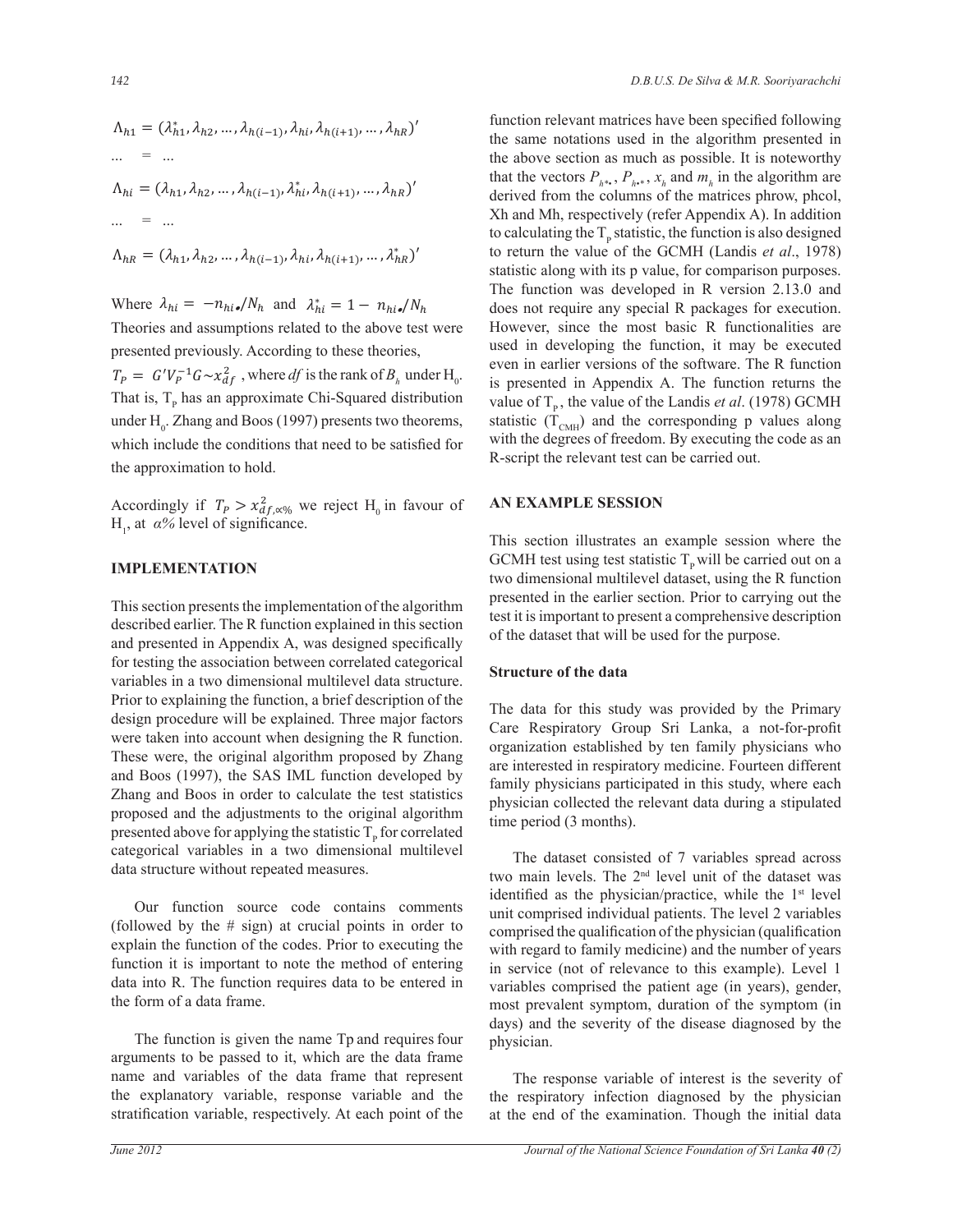classified symptoms and diagnosis according to the ICHPPC (International Classification of Health Problems in Primary Care) classification (Slocum, 1977), the diagnosed diseases were categorized as 'mild', 'moderate' or 'severe', according to the severity of the disease while the symptoms were categorized based on their frequency of occurrence as 'frequently encountered' and 'not frequently encountered', based on a medical basis to suit the statistical modelling procedures. The initial dataset contained 3814 patient's records. However, after carrying out the necessary data cleaning procedures, the final number of records used for the analysis was 2966. A limitation of the Zhang and Boos (1997) test is that no row/column totals could be zero. Thus, one of the practices was entirely removed from the study since it had no records in a particular age group, and hence the final analysis took into account only 13 practices.

 As explained above, the dataset in this study took a hierarchical form with respect to patients being clustered within practices. In the point of view of the univariate analysis the 'Practice' was considered as the stratification factor according to which patients were clustered. The response variable was termed as 'Diagnosis', referring to the severity of the respiratory disease present in each patient. Of the four original explanatory variables at the patient level, two variables, namely age and the duration of symptom were continuous variables. Thus, they were categorized on medical grounds in order to maintain all four explanatory variables as categorical. The explanatory variables were denoted as 'Gender', 'Age', 'Symptom' and 'Duration'.

The variables used in the study along with their groupings are presented in Table 2.

#### **Calculations and interpretations**

The portion of the univariate analysis presented in this paper is related to the patient level with the intension of identifying the effect of explanatory variables on the response. Since we expect intra-cluster correlation with respect to at least some explanatory variables, the GCMH test for correlated categorical data needs to be used in place of the traditional Chi-Squared techniques. The test statistic used in this study is the statistic termed  $T<sub>p</sub>$  as indicated in Zhang and Boos (1997). It should be noted that the intension of this paper is to present modifications to the  $T_{p}$  test algorithm presented by Zhang and Boos (1997), so that the test will be applicable for two dimensional multilevel data without repeated measures and to present an R function for its computation. The reasons governing the choice of the statistic  $T_{p}$  over the other two were discussed earlier.

#### **Table 2**: Variables and their groupings

| Variable                           | Grouping                                                            |
|------------------------------------|---------------------------------------------------------------------|
| Practice (stratification variable) | $1 - 13$                                                            |
| Gender                             | Male<br>Female                                                      |
| Age                                | Infants and pre-schoolers<br>School going<br>Adolescents and adults |
| Symptom                            | Frequently encountered<br>Not frequently encountered                |
| Duration                           | $\leq$ 5 days<br>$> 5$ days                                         |
| Diagnosis (response variable)      | Mild<br>Moderate<br>Severe                                          |

A detailed description of the computation of  $T_{p}$  for examining the association between the variable Symptom and the response Diagnosis is as follows. According to the algorithm,

$$
T_P = G' V_P^{-1} G
$$

 Prior to executing the R function, the dataset needs to be imported to R, using the following code. 'Data.csv' represents the data file saved in csv format. This file is first imported to a data frame in R.

#Loading csv datafile to dataframe A A<-read.csv("Data.csv", header=TRUE)

Once the function  $T<sub>p</sub>$  is entered in R, the corresponding  $T_{p}$  value,  $T_{CMH}$  value, p values for both statistics and degrees of freedom are obtained as follows. The corresponding arguments to the function  $T<sub>p</sub>$  is passed using the following code (considering the relationship between the variable Symptom and response Diagnosis).

Tp (A,Symptom,Diagnosis,Practice)

The following values were obtained

 $T_p = 83.206$  P-Value  $[T_p] = 8.551e-19$ 

degrees of freedom = 2

 $T_{\text{CMH}}$  = 79.023 P-Value  $[T_{\text{CMH}}]$  = < 2.2e-16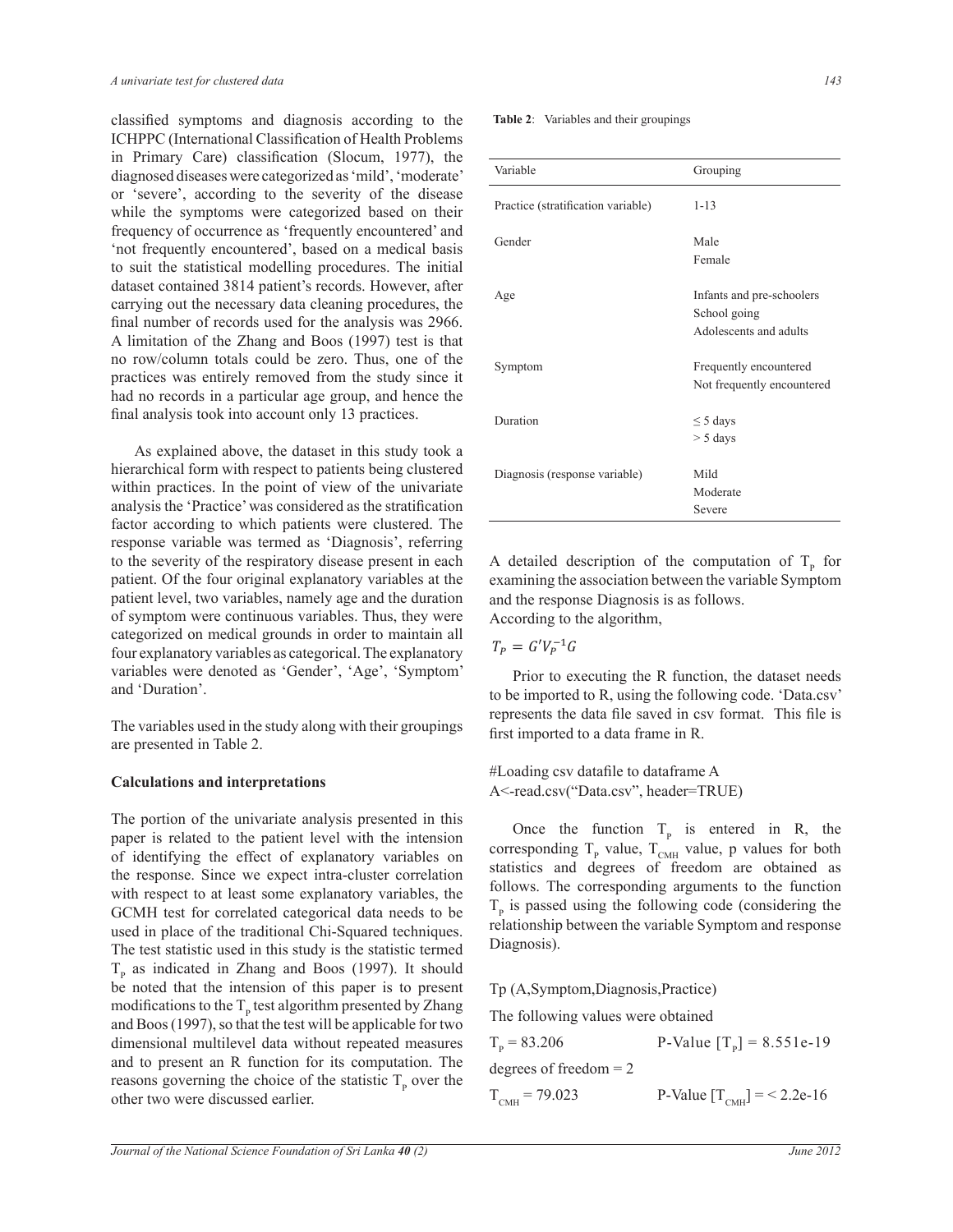The function presented in the implementation section computes the above information. In addition to the above values, any intermediate matrices/vectors can also be printed by adding print statements at required points in the function or by uncommenting (by removing the # sign) the print statements, which have already been included in the source code.

 According to the above p value, it can be concluded that there is a highly significant relationship between Symptom and Diagnosis.

The  $T_{\text{p}}$  values and p values obtained for each of the four explanatory variables when tested with the response variable are indicated in Table 3. In addition the value of the  $T_{\text{CMH}}$  (GCMH of Landis *et al.*,1978) and the corresponding p values are also included for comparison in Table 3.

According to the p values associated with the  $T_{p}$  values in Table 3, it is evident that only the variables Symptom and Duration show significant associations with the response variable Diagnosis.

# $\mathbf{Comparison of }\mathbf{T}_{_{\mathrm{P}}}$  and  $\mathbf{T}_{_{\mathrm{CMH}}}$  values

At this point it may also be of interest to observe the differences in values and the significance between the T<sub>p</sub> statistic and the Landis *et al.*(1978) Cochran Mantel Haenszel statistic  $(T<sub>CMH</sub>)$ . As explained previously

**Table 3**:  $T_{\text{p}}$  *vs*.  $T_{\text{CMH}}$ 

| Variable | $Tn$ Test |             | $\rm T_{\rm CMH}$ Test | DF          |                |
|----------|-----------|-------------|------------------------|-------------|----------------|
|          | T         | p-value     | $\rm T_{_{CMB}}$       | p-value     |                |
| Symptom  | 83.206    | 8.551e-19   | 79.023                 | $< 2.2e-16$ | $\overline{c}$ |
| Duration | 27.593    | $1.019e-06$ | 26.347                 | 1.900e-06   | $\overline{c}$ |
| Age      | 7.441     | 0.114       | 6.668                  | 0.155       | 4              |
| Gender   | 0.290     | 0.865       | 0.291                  | 0.865       | $\overline{c}$ |

categorical variables present in multilevel data structures render both the Pearson's Chi-Squared test and the  $T_{\text{CMB}}$ test to be inapplicable. While the stratified/clustered nature of the data (i.e. in multilevel data structures, lower level units are assumed to be clustered within upper level units) renders the Pearson's Chi-Squared test to be inapplicable, significant intra-cluster correlations among the units, if present, causes the  $T_{\text{CMH}}$  test to be inapplicable. Thus, one of the GCMH tests of Zhang and Boos (1997) were modified appropriately and applied to overcome these problems. However, it may be advantageous to observe the pattern of deviation between the statistic  $T_{p}$ and  $T_{\text{CMH}}$  for the example data. The R function presented in the implementation was used to compute the  $T_{p}$  and respective p values. Necessary codes have been provided within the R function [mantelhaen.test()] required to calculate the  $T_{\text{CMH}}$  statistic and its p value as well. Table 3 presents these results.

 From the results indicated in Table 3, it is clearly seen that the variables showing significant relations to the response variable under the  $T<sub>p</sub>$  test also show significant relations under the  $T_{\text{CMH}}$  test. However, the  $T_{\text{CMH}}$  value is less than the  $T<sub>p</sub>$  value for the variable Symptom by a considerable margin, while a decrease by a smaller margin can be observed for the variable Duration. The variables Age and Gender show similar values for both statistics.

 The data based results as well as the technical results obtained and interpreted above will be comprehensively discussed in the following section.

# **DISCUSSION AND CONCLUSION**

In discussing the major findings and conclusions of the study, it is important to consider these in two angles. Firstly the technical conclusions and secondly the data based conclusions. When discussing the technical findings and conclusions, the most important aspect is the discussion of the R function developed. As explained earlier, no univariate techniques have thus far been applied to multilevel data structures. Hence, the development of this function is a contribution to this field. Another advantage of the function is it being developed in R, it can be used freely by all. The algorithm presented earlier that was used in the development of the function is a slightly adjusted version of the algorithm presented in Zhang and Boos (1997), to make it compatible for a two dimensional multilevel data structure without repeated measurements.

 Zhang and Boos (1997) presented three test statistics based on the  $T_{\text{CMB}}$  statistic for dealing with correlated categorical data. These statistics were specifically designed and tested for the situation where repeated measurements were considered. In addition to this, as mentioned earlier, they also wrote a SAS IML programme capable of calculating the above statistics. However, SAS not being a free software and SAS IML being a separate module makes the programme difficult to be acquired and used freely. In designing the R function, the adjusted algorithm presented earlier as well as the SAS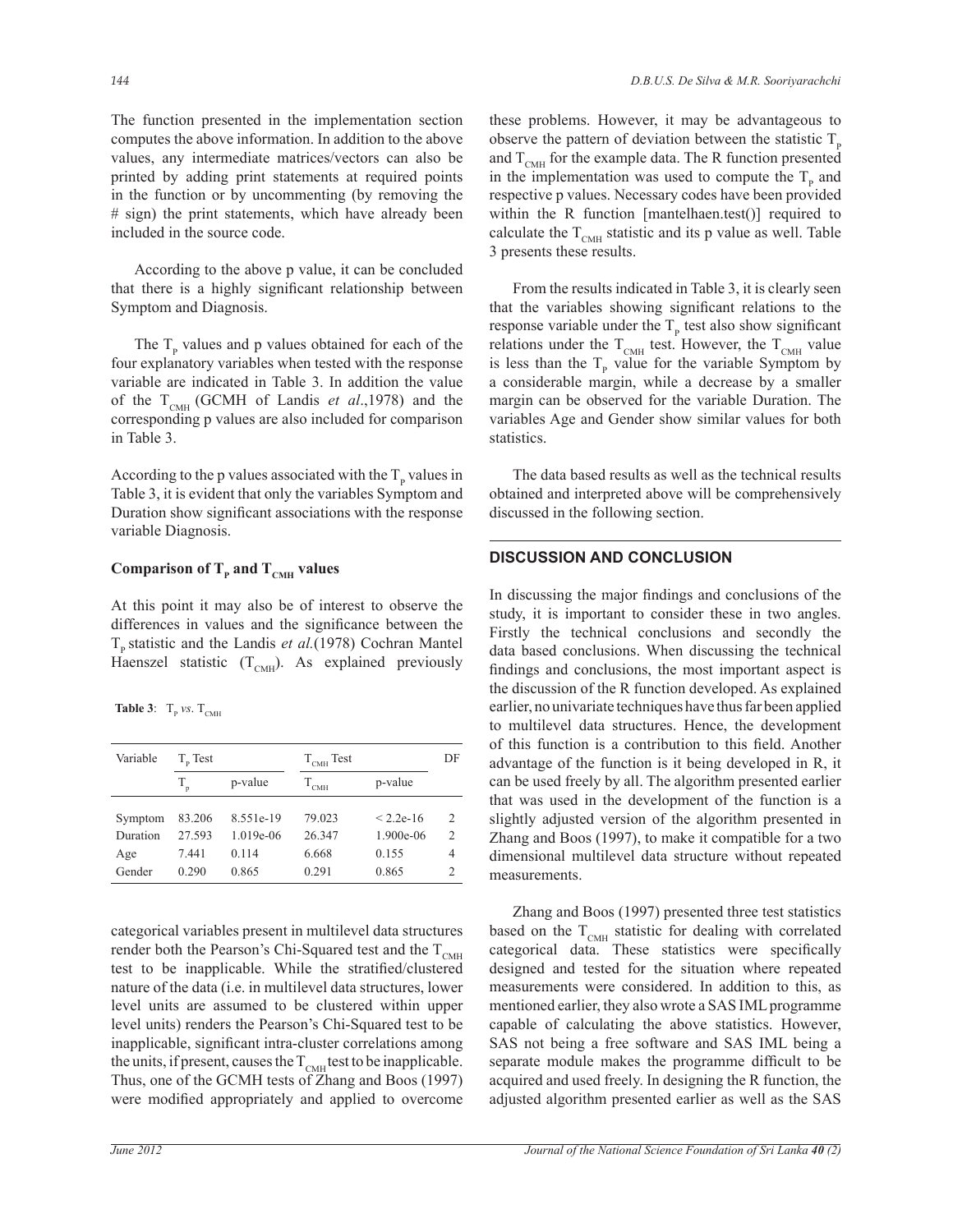IML programme of Zhang and Boos (1997) were taken into consideration, and the development was done in a systematic manner comparing the results given by the R-function to those yielded by the SAS IML programme at each stage.

#### **Technical and data based findings and conclusion**

The major technical findings of this study were the differences observed between the statistic  $T_{\rm p}$  and the  $T_{\rm CMH}$ statistic. It was observed that for the variable Symptom the value of  $T_{p}$  was higher than the value of  $T_{\text{CMH}}$ , while for the variable Duration a lesser increase was observed. The variable Age showed a very slight increase for  $T_{p}$  over  $T<sub>CMH</sub>$ , while the variable Gender showed approximately equal values for both statistics.

 As explained in a previous section, the statistic  $T_{\rm p}$  and  $T_{\rm CMH}$  varies in the presence of intra-cluster correlations (ICC) with respect to the considered explanatory variable. Thus, the results indicate that there is a significant correlation between patients within the same practice, with regard to the variable Symptom while a considerable correlation also seems to exist with respect to Duration. However, little correlation seems to exist with respect to Age. The patients within the same practice do not seem to be correlated with regard to the variable Gender. These results were also consistent with the values of the intra-cluster correlations calculated (Hu *et al.*, 1998) with respect to each of the four explanatory variables, using the results obtained in the univariate multilevel modelling carried out using the MLwiN package. The univariate multilevel models refer to the multilevel models fitted considering one explanatory variable at a time. According to Hu *et al*. (1998):

$$
ICC = \frac{\sigma_v^2}{\sigma_v^2 + \pi^2/3} \qquad ...(10)
$$

The term  $\sigma_v^2$  refers to the practice-level variance (obtained for each of the univariate multilevel models fitted) and the term  $\pi^2/3$  corresponds to the variance of the standard logistic distribution, where  $\pi = 22/7$ . The  $\sigma_v^2$ and ICC values calculated for each of the four explanatory variables are presented in Table 4. When modelling, it was observed that the value of  $\sigma_v^2$  converged to negative values for two of the variables, namely Age and Gender. Accordingly, these values were set to zero by convention (Nadaraja & Sooriyarachchi, 2009). Table 4 also contains the absolute difference between the calculated  $T_p$  and  $T_{\text{CMH}}$  values for each variable and whether the  $T_{\text{p}}$  value was significant or not. According to Table 4, it is clear that the absolute difference between  $T_{p}$  and  $T_{CMH}$  was highest for variables Symptom followed by Duration.

**Table 4**: ICC values and  $(T_{p} - T_{CMH})$  values

| Variable | Whether $T_p$ is significant | $\sigma_{\nu}^2$ |          | ICC $(T_{\text{p}}-T_{\text{CMH}})$ |
|----------|------------------------------|------------------|----------|-------------------------------------|
| Symptom  | Yes                          | 0.760            | 0.183    | 4.183                               |
| Duration | Yes                          | 0.707            | 0.170    | 1.246                               |
| Age      | No                           | $\theta$         | $\Omega$ | 0.753                               |
| Gender   | No                           | $\Omega$         | $\Omega$ | $\theta$                            |

These two variables also show high ICC values and are also the two variables, which show significant  $T_{\text{p}}$  values. Thus, it can be concluded that the value of  $T_p$  tends to be significantly higher than the value of  $T_{\text{CMB}}$  in the presence of intra-cluster correlations (Zhang & Boos, 1997). The data based findings of the study revealed that the variables Symptom and Duration both show significant associations with the response variable Diagnosis, while the association between the response and the variables Age and Gender were each insignificant.

#### **Further work**

This research can be considered as the basis for future work, in several arenas. One significant area would be to update the R function presented in implementation for the calculation of the Generalized CMH statistic  $T_p$ into a fully programmed R package, which will then facilitate the use of this function as an inbuilt-function in R. In addition to this, since the programme developed is geared to handle two dimensional multilevel data without repeated measures, it may also be advantageous to update the programme to handle higher dimensional data with and without repeated measurements. Another area of development that can be considered is the development of R functions/ packages capable of computing the other two statistics  $T_U$  and  $T_{EL}$  as well (Zhang and Boos, 1997).

#### **Acknowledgement**

The authors wish to thank Prof. Dennis Boos, for providing his publication and SAS programmes, Dr. A.L.P. De S. Senevirathna and the Primary Care Respiratory Group Sri Lanka for providing the much required data, and Mrs. A. A. Sunethra for her invaluable assistance regarding R programming.

# **REFERENCES**

1. Aitkin M. & Longford N. (1986). Statistical modelling in school effectiveness studies (with discussion). *Journal of the Royal Statistical Society* **149** (A): 1– 43.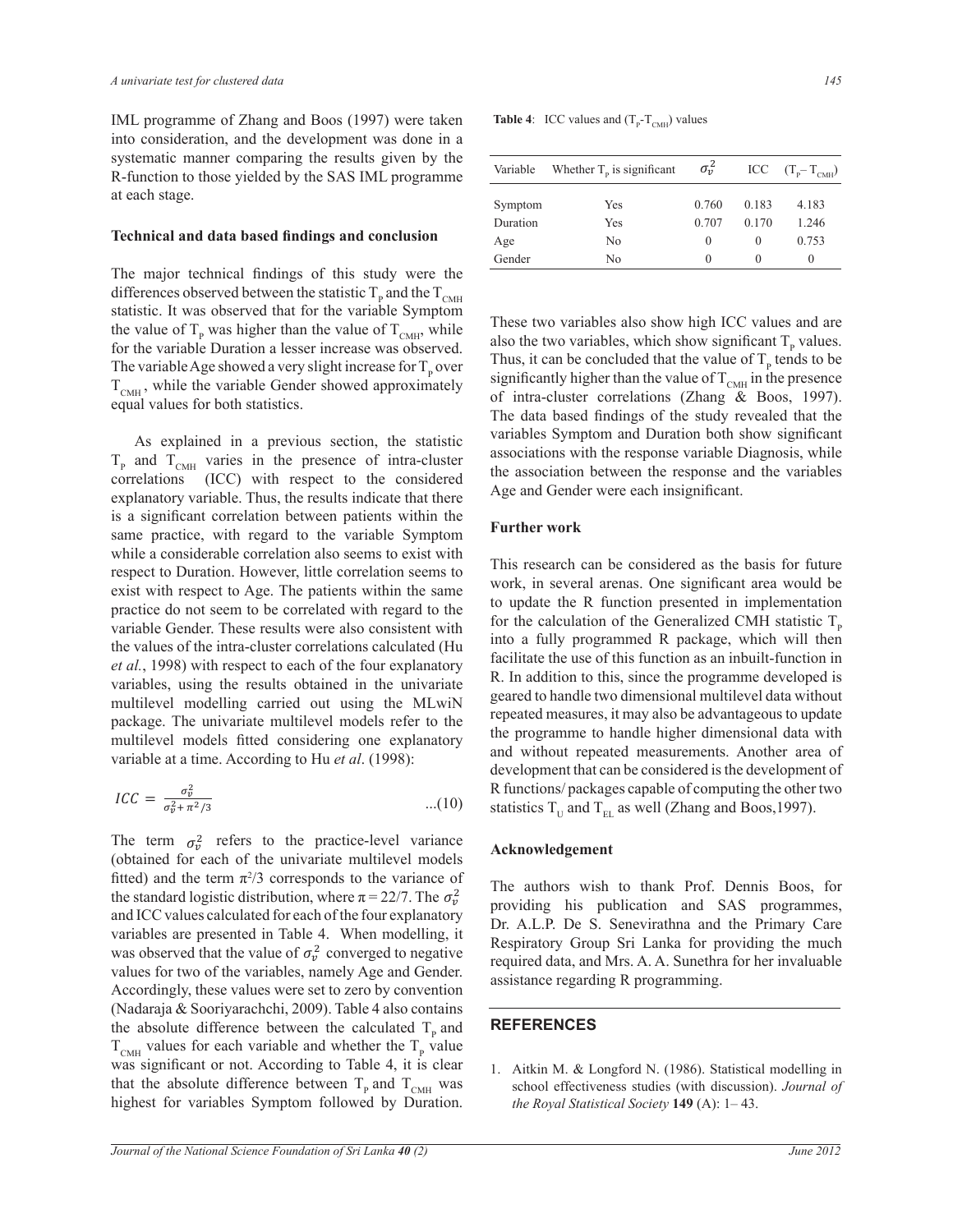- 2. Aitkin M., Anderson D. & Hinde J. (1981). Statistical
- modelling of data on teaching styles (with discussion). *Journal of the Royal Statistical Society* **144** (A):148 – 61.
- 3. Cochran W. G. (1954). Some methods for strengthening the common Chi-Squared tests. *Biometrics* **10** (4) :417– 451.
- 4. Fielding A. & Yang M. (2005). Generalized linear mixed models for ordered responses in complex multilevel structures: effects beneath the school or college in education. *Journal of the Royal Statistical Society* **168** (1): 159 –183.
- 5. Fielding A., Yang M. & Goldstein H. (2003). Multilevel ordinal models for examination grades. *Statistical Modelling* **3** (2) : 127–153.
- 6. Goldstein H. (1991). Nonlinear multilevel models with an application to discrete response data. *Biometrika* **78** (1): 45 –51.
- 7. Goldstein H. (2003). *Multilevel Statistical Models*, 3rd edition. Edward Arnold Publishers Ltd., London, UK.
- 8. Hedeker D. & Gibbons R.D. (1994). A random-effects ordinal regression model for multilevel analysis. *Biometrics* **50** (4): 933 – 944.
- 9. Hedeker D., Berbaum M. & Mermelstein R. (2006). Location-scale models for multilevel ordinal data: between- and within- subjects variance modeling. *Journal of Probability and Statistical Science* **4** (1): 1–20.
- 10. Hu F.B., Goldberg J., Hedeker D. & Henderson W.G. (1998). Modelling ordinal responses from co-twin control studies. *Statistics in Medicine* **17** (9): 957–970.
- 11. International Primary Care Respiratory Group. (2007). Available at *http://www.theipcrg.org/members/srilanka. php*. Accessed on 30 April 2007.
- 12. Kuruppumullage P. & Sooriyarachchi M.R. (2007). Log linear models for ordinal multidimensional categorical data. *Journal of the National Science Foundation of Sri Lanka*  **35** (1): 29– 40.
- 13. Landis J. R., Heyman E. H. & Koch G. G. (1978). Average partial association in three-way contingency tables: a review and discussion of alternative tests. *International Statistical Review* **46** (3): 237–254.
- 14. Liang K.Y. (1985). Odds ratio inference with dependent data. *Biometrika* **72** (3): 678 – 682.
- 15. Longford N.T. (1987). A fast scoring algorithm for maximum likelihood estimation in unbalanced mixed models with nested random effects. *Biometrika* **74** (4): 817–827.
- 16. Mantel N. & Haenszel W. (1959). Statistical aspects of the analysis of data from retrospective studies of disease. *Journal of the National Cancer Institute* **22**: 719 –748.
- 17. Nadaraja K. & Sooriyarachchi M.R. (2009). A Monte-Carlo simulation study of the properties of residual maximum likelihood (REML) estimators for the linear gausian mixed model. *Sri Lanka Journal of Applied Statistics* **10**: 119–136.
- 18. Rashbash J., Steele F., Browne W. J. & Goldstein H. (2004). *A User's Guide to MLwiN.* Centre for Multilevel Modelling, University of Bristol, Bristo, UK.
- 19. Slocum H. E. (1977). Personal medical reference files for family physicians. *The Journal of Familiy Practice* **5** (4): 593–595.
- 20. Zhang J. & Boos D.D. (1997). Generalized Cochran-Mantel-Haenszel Test Statistics for correlated categorical

data. *Communications in Statistics - Theory and Methods* **26** (8):1813–1837.

# **Appendix A**

#User Defined Funtion Tp-Initialisation #The following variables should be passed from the data frame to Data,Y,U,C #Data-Dataframe name Y-Explanatory variable U-Response variable C-Variable specifying #strata

Tp<-function(Data,Y,U,C)

{ attach(Data)

#Forming 3-way frequency table

B<-table(Y,U,C)

#Defining Xh vectors

 $xh$  <-matrix(nrow=dim(B)[1]\*dim(B)[2],ncol=dim(B)

[3])

{

 $k<-1$ 

```
while(k \leq dim(B)[3])
```

$$
xh[,k]<-t(B[1:dim(B)[1],k])
$$
  
k<-k+1

} #Calculation of row totals

rowtot<-matrix(nrow=dim(B)[1],ncol=dim(B)[3])

 $k<-1$ while( $k \leq dim(B)[3]$ )

```
{
i<-1
```

```
while(i \le=dim(B)[1])
```

```
{
rowtot[i,k] < -sum(B[i,1:dim(B)[2],k])j < -j+1
```

```
}
k < -k+1
```
} #Calculation of column totals coltot<-matrix(nrow=dim(B)[2],ncol=dim(B)[3])  $k<-1$ 

```
while(k \leq dim(B)[3])
```
{  $i$   $\le$   $-1$ while( $i \leq$ =dim $(B)[2]$ ) {

 $coltot[i,k] < -sum(B[1:dim(B)[1],i,k])$  $i < i+1$ 

}

}

 $k < -k+1$ 

#Calculation of row proportions phrow<-matrix(nrow=dim(rowtot)[1],ncol=dim(rowtot) [2])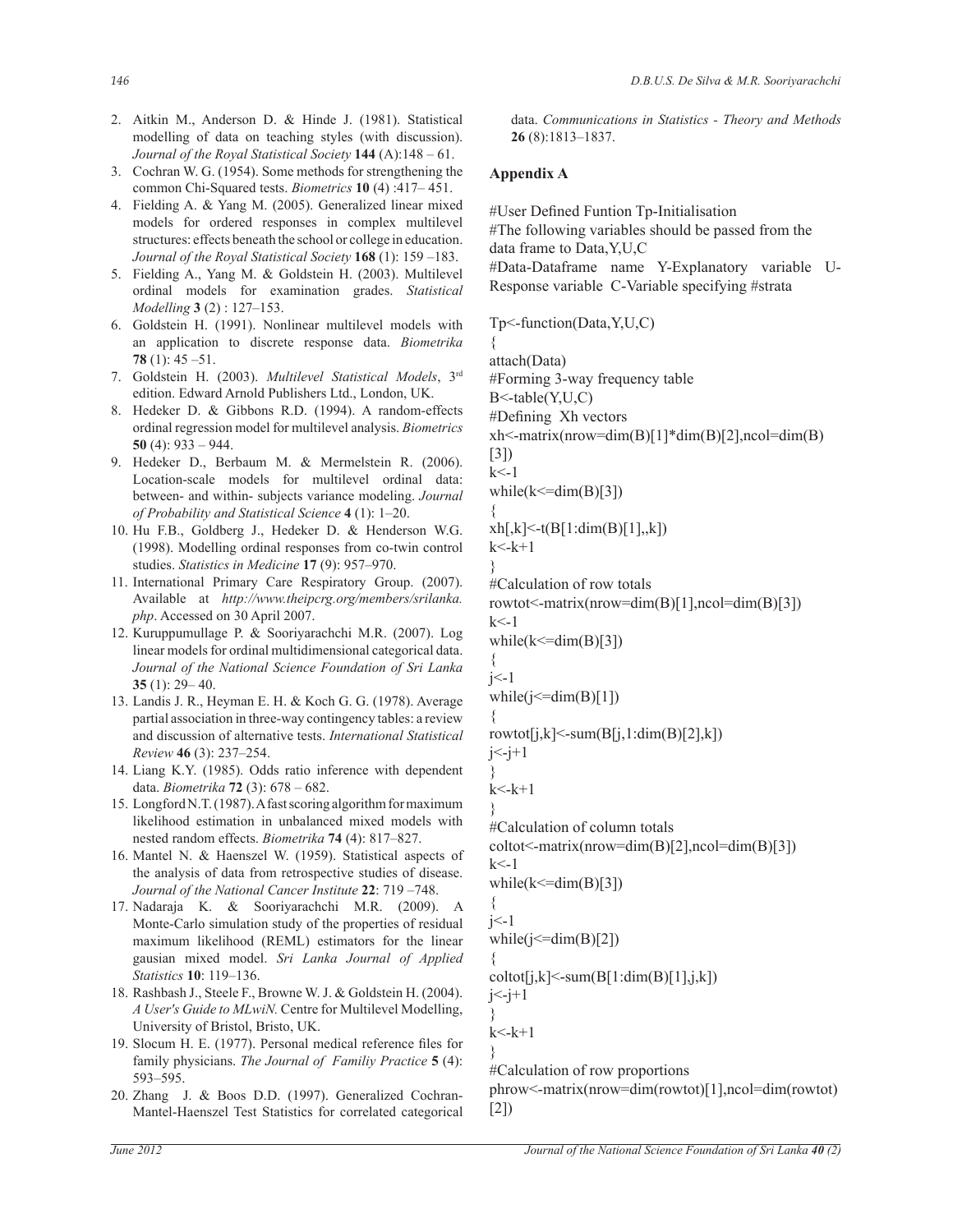$j<-1$ while( $j \leq \text{dim}(\text{rowtot})[2]$ ) {  $i<-1$ while( $i \le \text{dim}(\text{rowtot})[1]$ ) {  $phrow[i,j] \leq -rowtot[i,j]/sum(t(trowtot[j,j]))$  $i<-i+1$ }  $j < -j+1$ } #Calculation of column proportions phcol<-matrix(nrow=dim(coltot)[1],ncol=dim(coltot) [2])  $i<-1$ while( $j \leq \text{dim}(\text{coltot})[2]$ ) {  $i<-1$ while( $i \le$ =dim(coltot)[1]) {  $phcol[i,j] < coltot[i,j]/sum(t(tcoltot[j]))$  $i<-i+1$ }  $j \leq -j+1$ } #Derivation of Mh vectors m<-matrix(nrow=dim(phcol)[1]\*dim(phrow) [1],ncol=dim(phcol)[2])  $j < -1$ while( $j \leq dim(B)[3]$ )  $\{$  $m[j]$  <sum(t(t(rowtot[,j])))\*kronecker(t(t(t(t(phrow[,j]))),t(t(t(ph  $col[j]))$ )  $j < -j+1$ } #Calculation of Xh-Mh T<-xh-m #Derivation of Ic.Ir,Jc and Jr matrices Ir  $1 < -$  matrix(0,nrow=dim(B)[1]-1,ncol=dim(B)[1]-1) diag(Ir  $1)=1$  $Ic_1$ <-matrix $(0,$ nrow=dim $(B)[2]$ -1,ncol=dim $(B)[2]$ -1) diag(Ic $_1$ )=1 Jr\_1<-matrix(-1, 1,dim(B)[1]-1)  $Jc_1$ <-matrix $(-1,1,dim(B)[2]-1)$ #Manupulation of Rh and Ch matrices  $Rh$  <- matrix(nrow= nrow(Ir\_1)+nrow(Jr\_1),ncol=  $ncol(Ir_1)$  $Rh[1:ncol(Ir_1),]=Ir_1$  $Rh[ncol(Ir_1)+1,]=Jr_1$  $Ch \le$ -matrix(nrow= nrow(Ic 1)+nrow(Jc 1), ncol=  $ncol($ Ic 1))  $Ch[1:ncol(1c_1)]=Ic_1$  $Ch[ncol(IC_1)+1,]=Jc_1$ 

#Manupulation of matrix Bh Bh<-kronecker(t(Rh),t(Ch)) #Derivation of Gh vectors  $Gh$  <-matrix $(0, nrow=dim(Bh)[1], ncol=dim(B)[3])$ K<-matrix(0,nrow=dim(Bh)[1],ncol=1) P<-matrix(0,nrow=dim(Bh)[1],ncol=dim(B)[3])  $j < -1$ while( $j \leq \text{dim}(Gh)[2]$ ) {  $P[j] < -Bh\%*%t(t(T[j]))$  $K < K+P[j]$  $Gh[j]$  $j < -j+1$ } #Manupulation of vector G  $G \leq t(t(Gh[, dim(B)[3]]))$ #uncomment above command in order to print vector G # $print(G)$ #Derivation of Lambda vectors L<-array(0,c(dim(phrow)[1],dim(phrow)[1],dim(phrow) [2])) for(i in  $1:dim(phrow)[1]$ ) { for(j in 1: $dim($ phrow)[1]) { for( $k$  in 1:dim( $phrow$ )[2]) {  $if(i==j)$  $L[i,j,k] < -1$ -phrow $[i,k]$ else  $L[i,j,k] \le -\text{phrow}[i,k]$ } } } #Derivation of matrix Ic  $Ic$  \le -matrix(0,nrow=dim(B)[2],ncol=dim(B)[2])  $diag(Ic)=1$ #Derivation of matrix Vp  $Vp$  <-matrix(0,nrow=(dim(B)[1]-1)\*(dim(B)[2]-1),ncol=(dim(B)[1]-1)\*(dim(B)[2]-1)) for( $k$  in 1:dim( $B$ )[3]) { Vph<-matrix(0,nrow=dim(B)[1]\*dim(B)[2],  $ncol=dim(B)[1]*dim(B)[2])$ for(i in  $1:dim(B)[1]$ ) {  $Vpi$  <-matrix(0,nrow=dim(B)[1]\*dim(B)[2],  $ncol=dim(B)[1]*dim(B)[2])$ D1<-matrix $(0,$ nrow=dim $(B)[2],$ ncol=dim $(B)[2])$ for(j in  $1:dim(B)[2]$ ) {

D <- B[i,j,k]\*((t(t(Ic[,j]))-phcol[,k])%\*%t(t(t(Ic[,j]))-